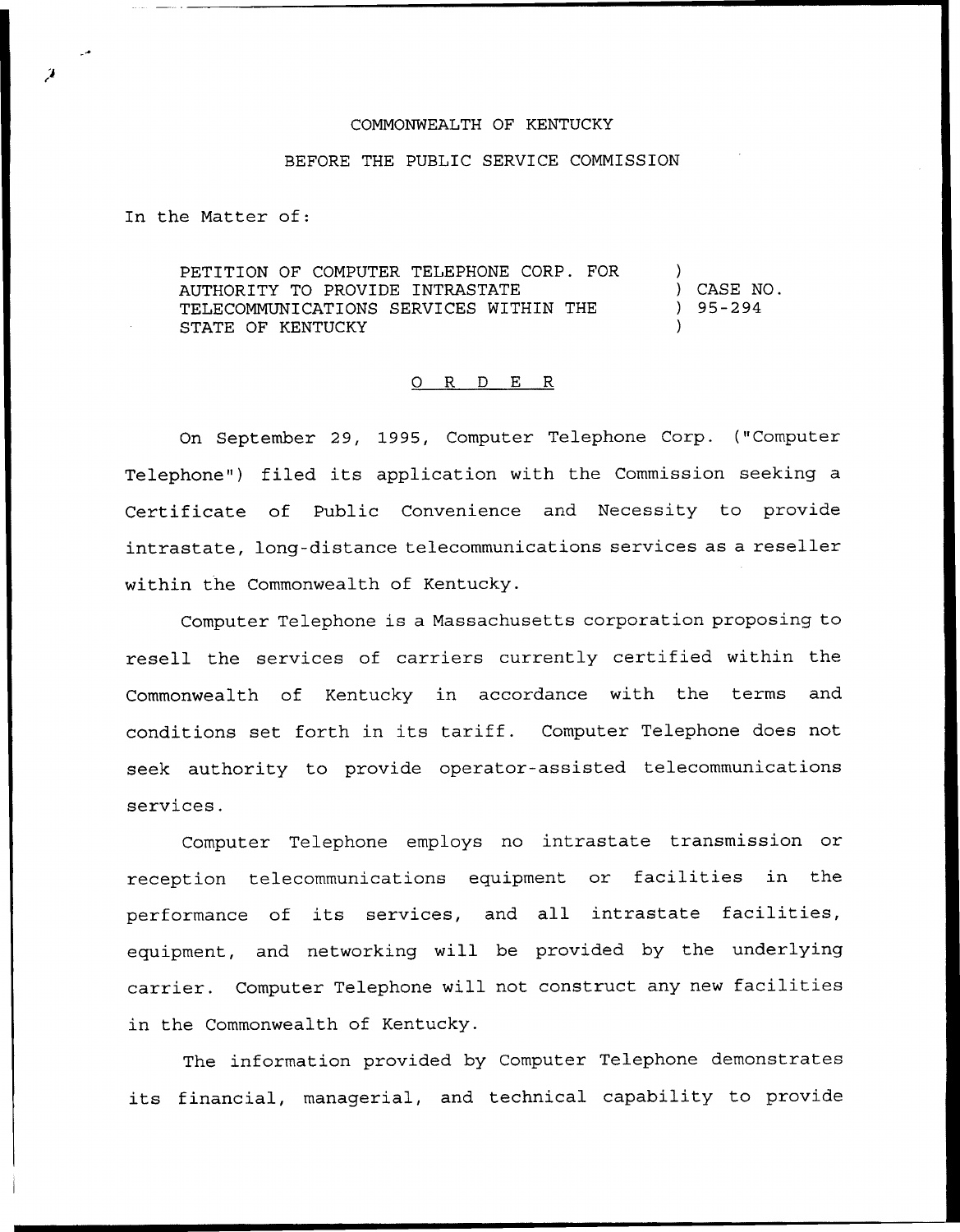intrastate, long-distance telecommunications service. The proposed rates filed September 29, 1995 should be approved as the fair, just and reasonable rates to be charged.

In Administrative Case No.  $306<sup>1</sup>$  the Commission stated the importance of eliminating possible customer confusion arising from the name of the billing service, rather than the name of the provider of telecommunications services, appearing on the bill. Accordingly, Computer Telephone should ensure that its name appears prominently on all bills issued to customers for services rendered by it.

The Commission, having considered the application, the information provided by Computer Telephone, and being otherwise sufficiently advised, HEREBY ORDERS that:

1. Computer Telephone be and it hereby is granted authority to provide intrastate, long-distance telecommunications services within the Commonwealth of Kentucky on and after the date of this Order.

2. Computer Telephone shall comply with the provisions of the Orders in Administrative Case No. 323.<sup>2</sup>

Computer Telephone shall ensure that its name appears  $3<sup>1</sup>$ prominently on all bills issued to customers for services rendered by it.

 $-2-$ 

Administrative Case No. 306, Detariffing Billing and  $\mathbf 1$ Collection Services, Order dated April 30, 1990.

 $\overline{2}$ Administrative Case No. 323, An Inquiry Into IntraLATA Toll Competition, An Appropriate Compensation Scheme for Completion of IntraLATA Calls by Interexchange Carriers, Jurisdictionality.